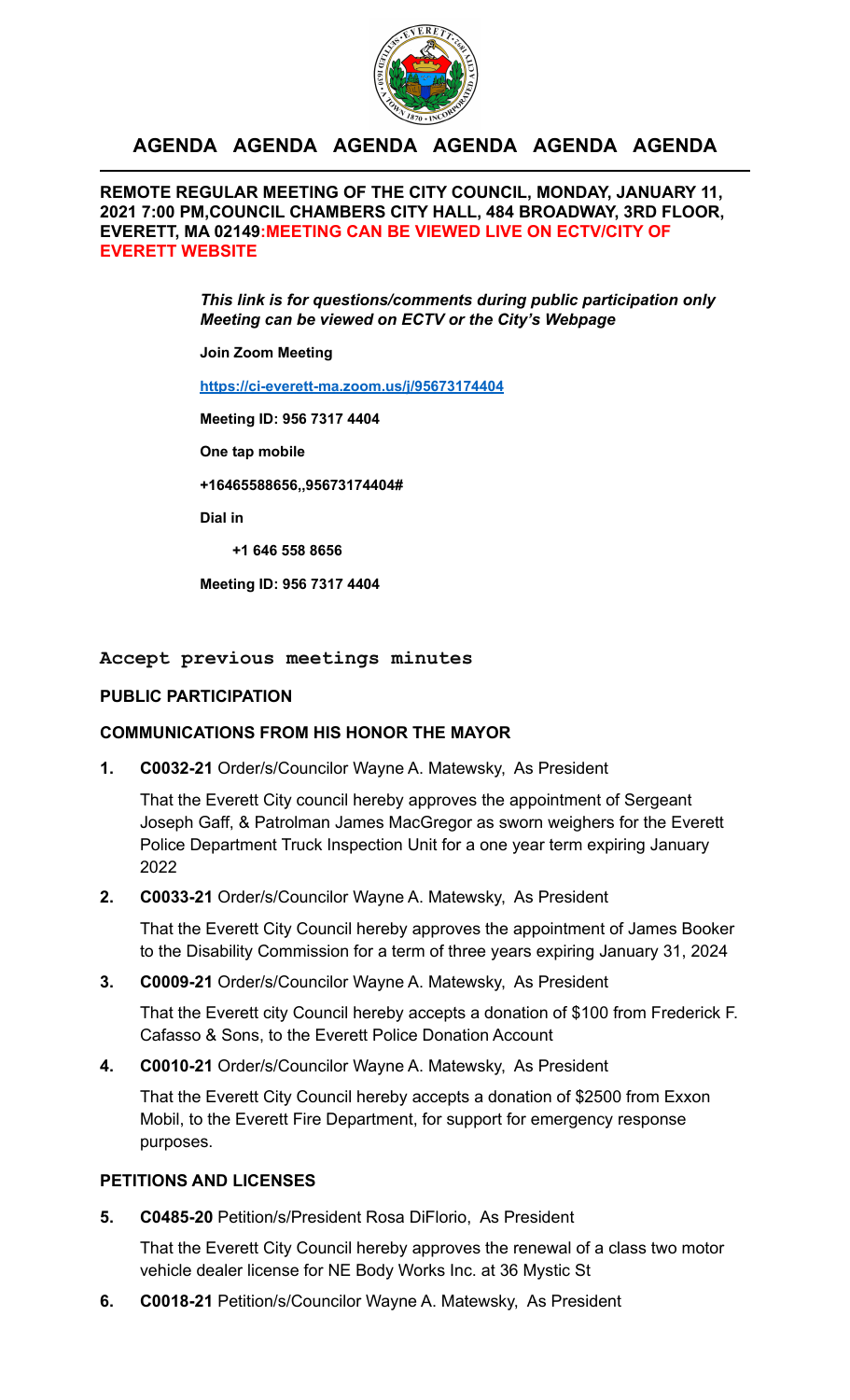That the Everett City Council hereby approves the lodging house license renewal for BREC LHP at 450 Ferry St

**7. C0019-21** Petition/s/Councilor Wayne A. Matewsky, As President

That the Everett City Council hereby approves a lodging house license renewal for BREC LHP at 51 Cottage St

**8. C0020-21** Petition/s/Councilor Wayne A. Matewsky, As President

That the Everett City Council hereby approves a lodging house license renewal for Ellsworth Realty Trust at 11-13 Ellsworth St

**9. C0021-21** Petition/s/Councilor Wayne A. Matewsky, As President

That the Everett City Council hereby approves a class two motor vehicle dealer license renewal for Classic Cars of Boston at 7 Beacham St

**10. C0022-21** Petition/s/Councilor Wayne A. Matewsky, As President

That the Everett City Council hereby approves a class two motor vehicle dealer license renewal for KC Auto Sales at 312 Main Street

**11. C0023-21** Petition/s/Councilor Wayne A. Matewsky, As President

That the Everett City Council hereby approves a class two motor vehicle dealer license renewal for Affordable Auto Mechanic at 83 Vine Street

**12. C0017-21** Petition/s/Councilor Wayne A. Matewsky, As President

That the Everett City Council hereby approves a class two motor vehicle dealer license renewal for White's Auto Sales at 79 Vine Street

**13. C0024-21** Petition/s/Councilor Wayne A. Matewsky, As President

That the Everett City Council hereby approves a class two motor vehicle dealer license renewal forBostonian Auto Body at 141 Bow st

**14. C0026-21** Petition/s/Councilor Wayne A. Matewsky, As President

That the Everett City Council hereby approves a class two motor vehicle dealer license renewal for Vigor Diesel at 2 Rivergreen Drive

**15. C0027-21** Petition/s/Councilor Wayne A. Matewsky, As President

That the Everett City Council hereby approves a class two motor vehicle dealer license renewal for Parkway Motor Sales at 2034 Revere Beach Pkwy

**16. C0028-21** Petition/s/Councilor Wayne A. Matewsky, As President

That the Everett City Council hereby approves a class two motor vehicle dealer license renewal for Stadium Auto Sales at 35 Everett Ave

**17. C0029-21** Petition/s/Councilor Wayne A. Matewsky, As President

That the Everett City Council hereby approves a class two motor vehicle dealer license renewal for Everett Used Cars at 70 Chelsea St

**18. C0030-21** Petition/s/Councilor Wayne A. Matewsky, As President

That the Everett City Council hereby approves a class two motor vehicle dealer license renewal for 380 Auto Find at 380 Second St

**19. C0025-21** Petition/s/Councilor Wayne A. Matewsky, As President

That the Everett City Council hereby approves a class one motor vehicle dealer license renewal for Boston Freightliner at 2 Rivergreen Drive

#### **COMMITTEE REPORTS**

#### **COMMITTEE ON COMMUNITY & BUSINESS DEVELOPMENT**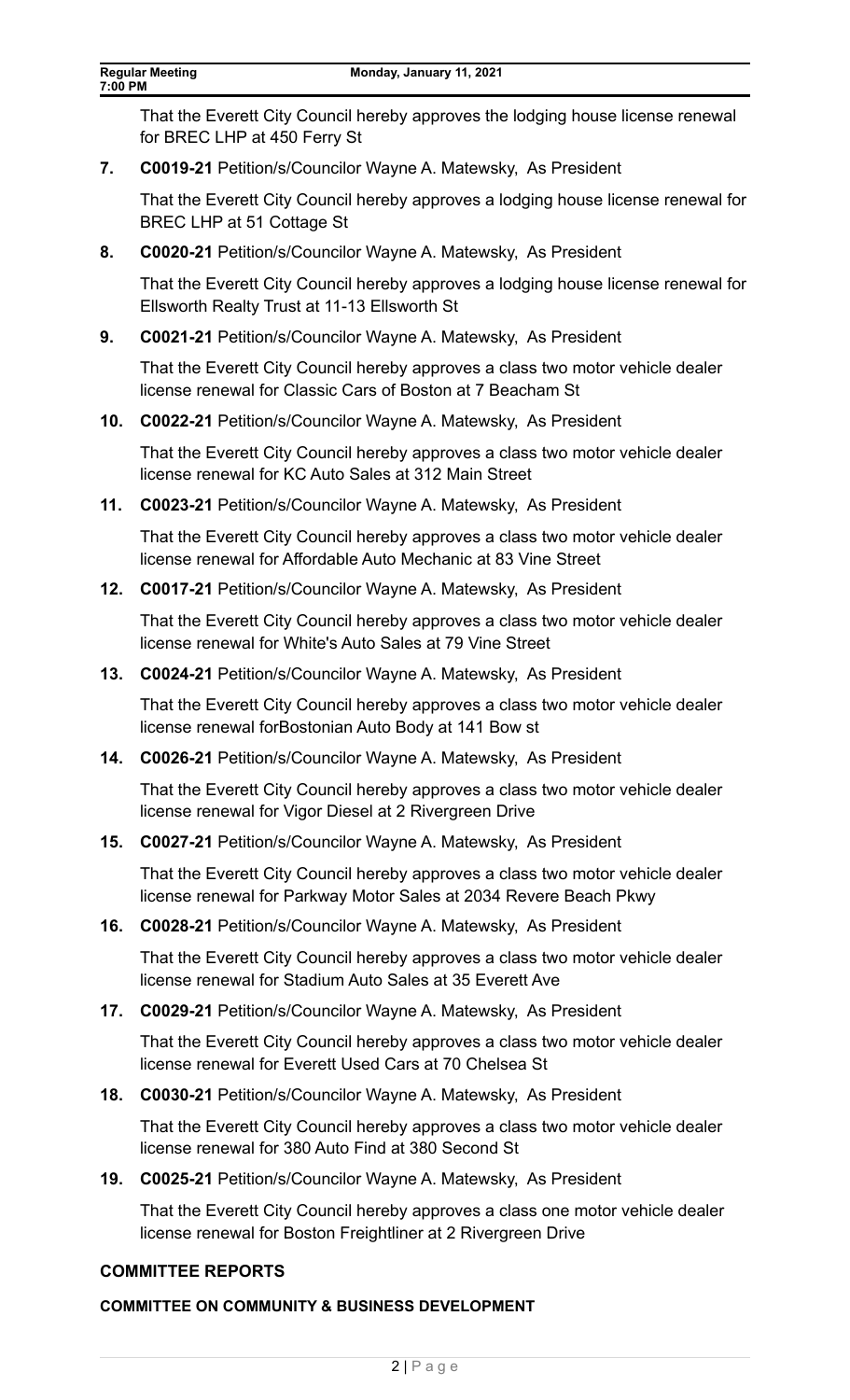## **20. C0502-20** Petition/s/President Rosa DiFlorio, As President

That the Everett City Council hereby approves a new class two motor vehicle dealer license for Boston Motor Sports at 47 Mystic St

## **21. C0212-20** Ordinance/s/ Councilor Gerly Adrien

To require the City of Everett

City Solicitor Department to post on the City of Everett's website certain claims

 against the City of Everett police misconduct and unlawful discrimination; requiring the City of Everett City Solicitor Department to report to the City Council on certain litigation involving the City of Everett; prohibiting the City of Everett City Solicitor Department from approving certain settlement agreements that require claimants to waive certain rights; defining certain terms, and generally relating to improved transparency and oversight of claims against the City of Everett.

## **COMMITTEE RECOMMENDED FAVORABLE ACTION**

#### **UNFINISHED BUSINESS**

**22. C0509-20** Resolution/s/Councilor Ward 1 Fred Capone

That the CFO provide information regarding the cost and procurement of the Christmas wreaths displayed throughout the City and the Christmas tree in the square at the request of several residents.

## **23. C0488-20** Resolution/s/Councilor Gerly Adrien

To request the City Solicitor to investigate and report back to the City Council if any ethics violations are broken with the former Councilor Peter Napolitano resigning and applying for the Assistant City Clerk position by December 28, 2020.

## **24. C0489-20** Resolution/s/Councilor Gerly Adrien

To request the Mayor's Office to present what is the approval process for the CARES Act Funding for the Housing Assistance by December 28, 2020. Please include how many applicants, how many were rejected, how many were approved, the process, and how many funds are being planned on being used

#### **25. C0491-20** Resolution/s/Councilor Stephanie Martins/Michael McLaughlin

That the City of Everett/Department of Health to create a dedicated COVID-19 testing site for City Employees and First Responders, and to give the status of vaccanations for the first responders

## **26. C0492-20** Resolution/s/Councilor Stephanie Martins

That the City of Everett reinstate its hazardous waste collection program

## **27. C0487-20** Ordinance/s/Councilor Ward 1 Fred Capone

That the City adopt the extensive revisions to the current Small Cell wireless facilities ordinance

## **28. C0513-20** Resolution/s/President DiFlorio, Councilor Martins

That the City Council publish the attendance for regular and committee meetings bi-weekly in order to promote transparency and inform the public

**29. C0518-20** Resolution/s/Councilor Richard J. Dell Isola Jr.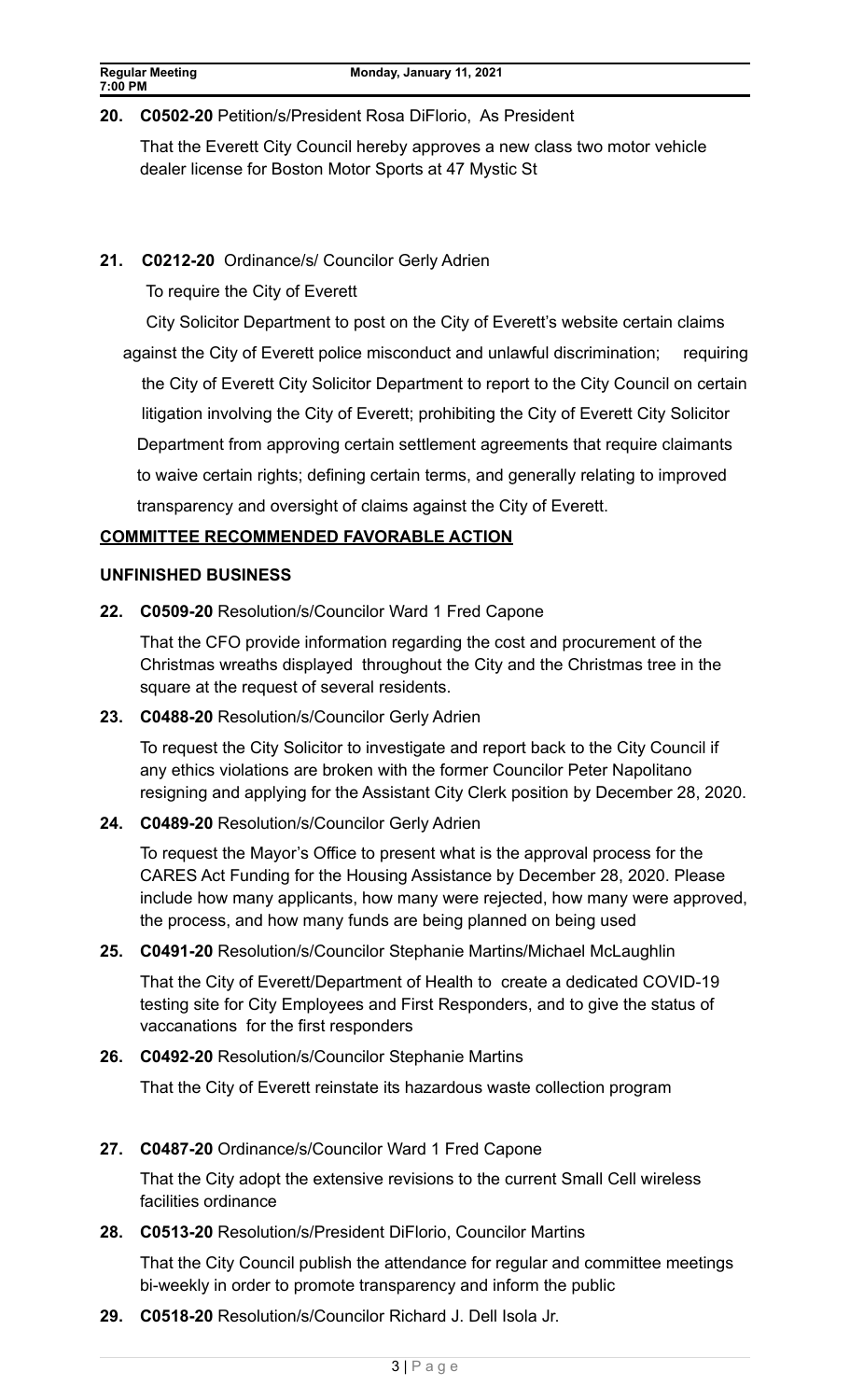That the City provide an update for the Ferry St roadway project

**30. C0527-20** Resolution/s/Councilor Ward 1 Fred Capone

That the Administration provide a detailed list of all expenditures to Regan Communications Group and any other public relations or strategic communication firms utilized by the City for the years 2010 through present by vendor per year. (This is a repeat request from 7/27/20 agenda item C0267-20)

**31. C0529-20** Resolution/s/Councilor Gerly Adrien

To request a summary of all the votes for each City Council member, the attendance rate and the number of resolutions / ordinances from all members.

**32. C0531-20** Resolution/s/Councilor Gerly Adrien

To request the current status from the Mayor's Office for an up to date response on his declaration of racism as a public health crisis

**33. C0532-20** Resolution/s/Councilor Gerly Adrien

To request what is the status of the Community Preservation Act (CPA) housing piece?

## **NEW BUSINESS**

**34. C0001-21** Resolution/s/Councilor Ward 6 Michael J. McLaughlin

State Representative Joe McGonagle give a detailed outline of all funding air marks that were secured for the City of Everett and the Everett Public School's in the year 2020 and the results of funding that was received for each air mark

**35. C0002-21** Resolution/s/Councilor Ward 6 Michael J. McLaughlin

State Senator Sal D. DiDomenico give a detailed outline of all funding air marks that were secured for the city of Everett and the Everett Public School's in the year 2020 and the results of funding that was received for each air mark

**36. C0008-21** Resolution/s/President Rosa DiFlorio

That the MWRA consider giving discounts to Everett residents on their water bill, due to Covid-19

**37. C0011-21** Resolution/s/Councilman Michael K. Marchese

That the city consider making a permanent right turn access on lower Vine & Spring Streets

**38. C0012-21** Resolution/s/Councilman Michael K. Marchese

That the City provide an update on the disrepair of Covino Park on Tremont St, & to replace veteran sign there also.

**39. C0013-21** Resolution/s/Councilman Michael K. Marchese

That the City dedicate the corner of Nichols St & Chatham Rd in honor of Joseph King, Michael Palma, Ronald Scherepfer, Frank Baldachino

**40. C0014-21** Resolution/s/Councilman Michael K. Marchese

That the City dedicate the corner of Winthrop & Duncan Rd in honor of Carl Fettucine

**41. C0015-21** Resolution/s/Councilman Michael K. Marchese

That the CFO look into the feasibility and financial, to see if the trash pickup could be done by the City.

**42. C0016-21** Resolution/s/Councilman Michael K. Marchese